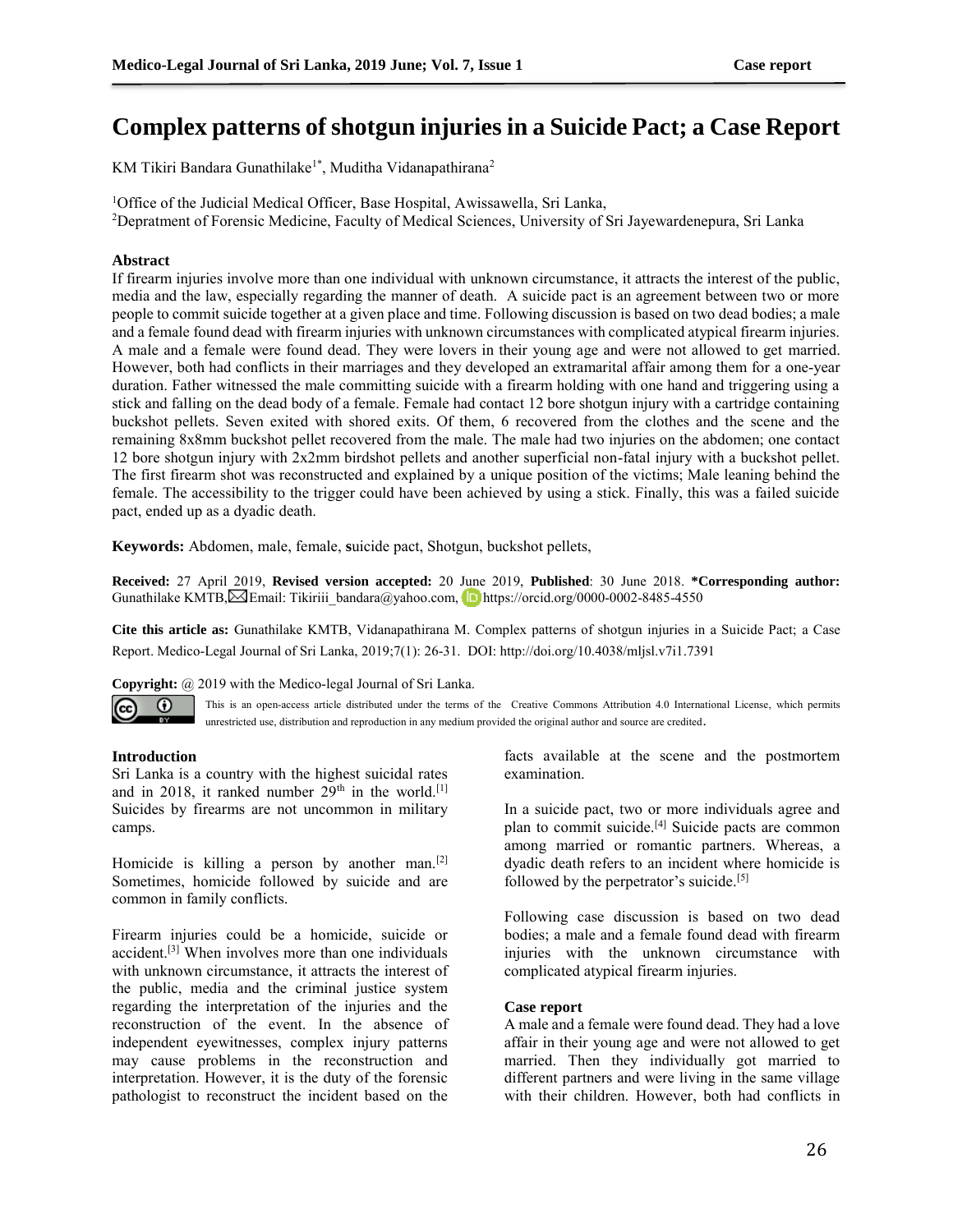their marriages and they developed an extramarital affair among them for a one-year duration.

A day before the incident, the male person left his family and went to his father's place. Next day, the female also left to meet him. At around 3.45 pm, father of the male person heard the sound of a firearm and rushed to the place. Father had seen a body of a female lying on the ground and his son was standing with a shotgun in his hand. As he reached the scene, son shot himself on his abdomen and had fallen on top of the female body.

Scene visit was done in the next day. The scene was situated inside a jungle and the two bodies were found in the middle of a gravel road. The male body was lying on top of the female. There were a 12 bore shotgun and a buckshot empty cartridge at the scene (Fig. 01).



Figure 01: (1) The female body, (2) Male body, (3)  $12$ bore buckshot empty cartridge case, (4) 12 bore shotgun

At the scene, the father of the male demonstrated how the male victim shot himself while holding the muzzle end with the left hand and triggered the shotgun by a stick in right hand (Fig. 02).



Figure 02: Father of the male demonstrated how the victim shot himself. The yellow arrow shows how he held the gun and the orange arrow shows the stick and how he pushed the trigger.

The bodies were not subjected to X-rays due to nonavailability of the facilities. The autopsy revealed that the age of the female and the male were 26 and 25 respectively. Their clothing was not disturbed. Male was clad in a purple T-shirt, white banyan and a brown quarter-trouser.

The male person's purple coloured T-shirt was stained with blood and had 2 perforations. The larger, 3.5 x 2.5cm perforation was found along the midline, 30 cm from the shoulder. The margins were burnt and blackened. The other perforation was 0.75 x 0.75cm, situated 5 cm right from the midline and 30 cm from the shoulder. The margins were not burnt (Fig. 03).



Figure 03: Oval shaped larger defect with burnt and blackened edges (Yellow arrow) and another 0.75x0.75cm circular smaller defect (blue arrow) in the T-shirt of the male.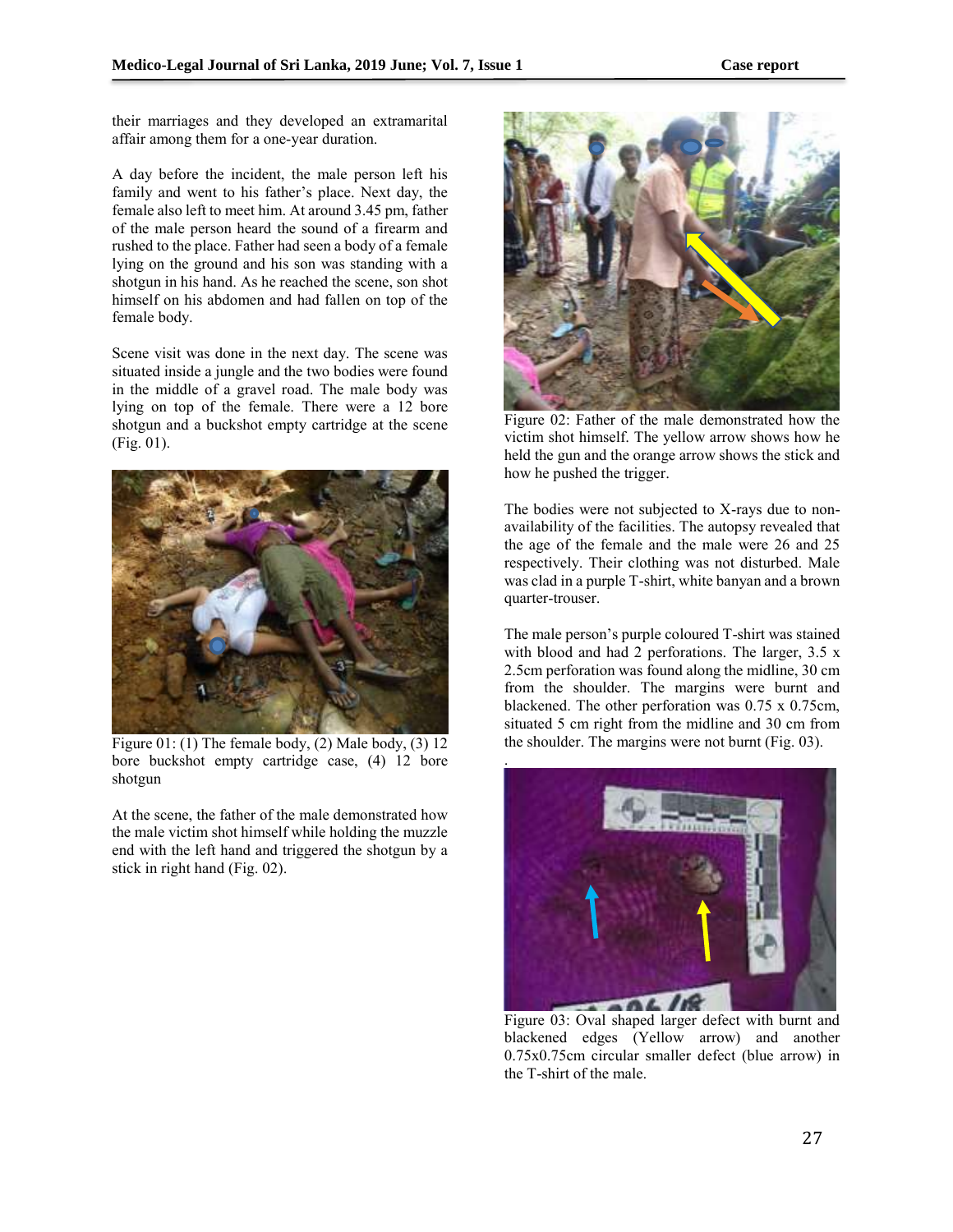Underlying white coloured banyan of the male person was bloodstained and had two almost similar sized and shaped perforations with similar appearances (Fig. 04)



Figure 04: two perforations one larger (Yellow arrow) and one smaller (Blue arrow) in the blood-stained banyan of the male.

The underlying body of the male had a circular perforated laceration, 2.5 x 2.5cm, in the mid-third of the abdomen, along the midline, 2cm above the umbilicus. Edges were blackened and burnt. A patterned imprint abrasion, 0.25cm thick was found around the wound (Fig. 05). A wad was recovered inside the body (Fig. 06). There were multiple (more than 50) 2x2mm size metal balls inside the body (Fig. 06). There were no exit wounds.

Another perforated laceration, 0.75x 0.75cm, on the right upper third of the abdomen, 5 cm above the umbilicus and 4 cm right from the midline. Margins were abraded. The upper edge of the wound was undercut (Fig. 05). The tract was 1.5cm deep and an 8x8mm size deformed metal ball was recovered from the base of the tract (Fig. 07). There was no other injury on the male body.



Figure 05: Contact firearm entry wound (Yellow arrow) and a pellet entry wound (blue arrow) of the male.



Figure 06: Deformed wad (Red arrow) and 2x2mm birdshot pellets (Black arrow) recovered from the male.



Figure 07: 12 bore buckshot pellet (8x8mm) recovered from the male

In the autopsy of the female body, the T-shirt of the female, had a roughly circular perforation, 2.5 x 2cm, on the front left side, 5cm from the midline and 35 cm from the shoulder. Edges were burnt and blackened (Fig. 08).



Figure 08 T-shirt of the female had a large perforation with burnt and blackened margin.

Underlying banyan of the female was blood-stained and had similar roughly circular perforation with burnt and blackened margins (Fig. 09).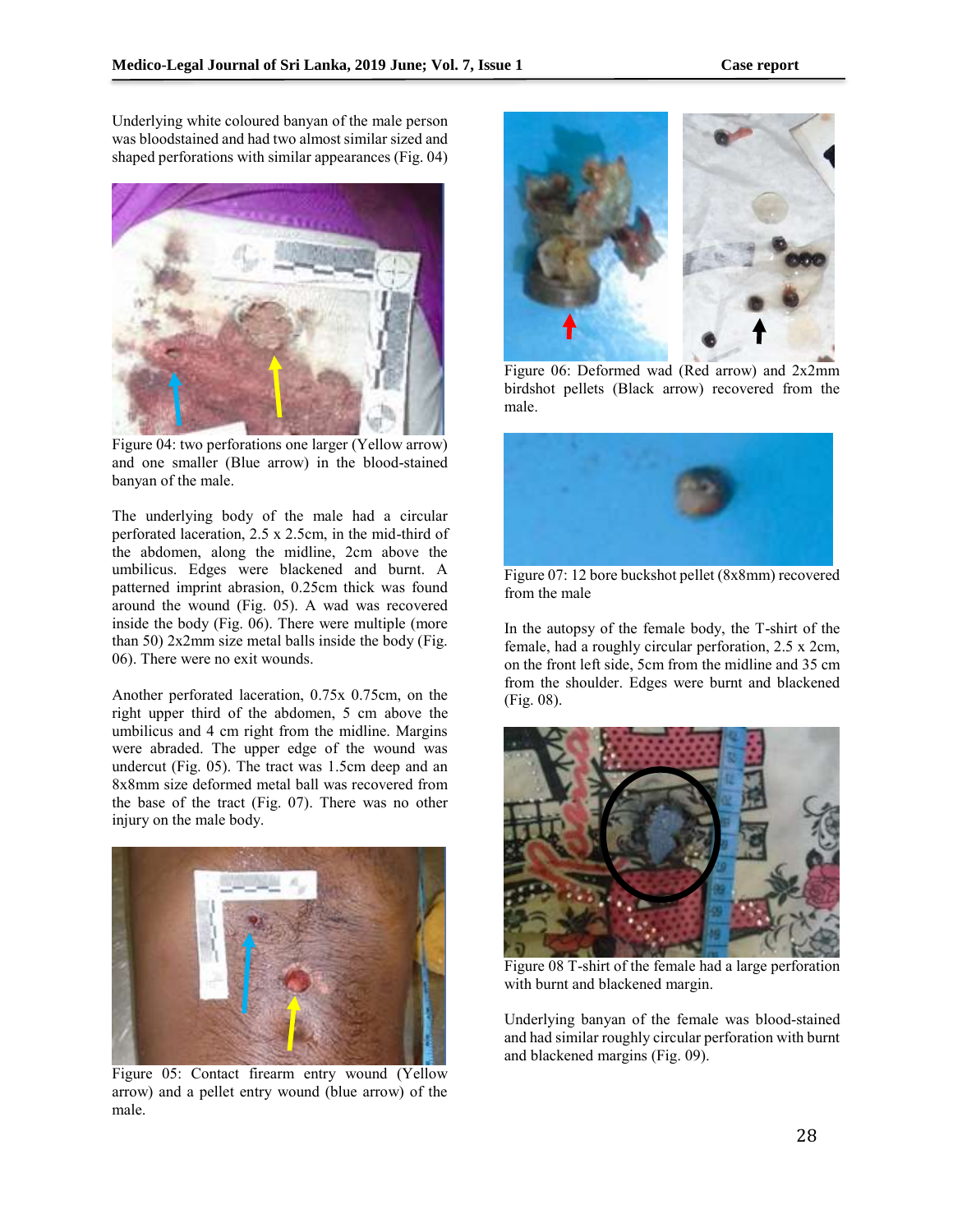

Figure 09: Perforation with burnt and blackened margins in the banyan of the female.

The underlying body of the female had an oval-shaped perforated laceration, 3 x 2cm, on the right mid third of the abdomen, the centre of the injury was 3cm from the midline and 4cm above the umbilicus. Edges were blackened. A patterned imprint abrasion, 0.5cm thick was found around the wound (Fig. 10). Wad was recovered inside the body. Two 8x8mm metal balls were recovered from the abdomen.



Figure 10: Oval shaped firearm injury with muzzle imprint of the female. (Blue arrow shows an artefact, a silver piece separated from her T-shirt)

There were 7 perforated lacerations, 0.75 x 0.75cm to 0.5 x 0.5cm in size, dispersed over a 6x12cm area on the right lower and mid-thirds of the loin. Margins had irregular abrasions (Fig. 11). Six 8x8mm pellets were recovered trapped in the clothes and the scene. Another 8x8mm pellet was recovered from the front abdominal wall of the male. Altogether, nine 8x8mm pellets were recovered. There were no other injuries on the female body.



Figure 11: Shored exit wounds on the loin

The examination of the firearm revealed that there had been an empty birdshot cartridge trapped inside the gun.

## **Discussion**

There are several types of love related deaths such as lust murders or overkilling. This circumstance seems to be completely different from those.

There are several interested parties involved in this case as there had been an extramarital affair among these two married individuals. Homicide due to anger or lust is not uncommon, however, once reconstructed, it was revealed that the main intent of both had been to commit suicide based on a love affair.

a study conducted from 2003 to 2010 at the Forensic Medicine Department of Tours (France), six cases were recorded as suicide pacts and the firearms were the preferred means of death.<sup>[6]</sup>

In close contact range, the clothes and the skin around the wound may be burnt.<sup>[7]</sup> In this case, the female victim had 3x2.5cm perforation with burnt margin and a muzzle imprint. Therefore, the injury of the female should be a contact shotgun injury. It is compatible with the 12 bore shotgun available at the scene. Usually, the contact range shotgun wounds are much larger and destructive than the bullet injuries.<sup>[8]</sup>

In this case, two 8x8mm pellets recovered from the body and the exited 7 pellets recovered from clothes and the scene. The empty cartridge found at the scene was 12 bore SG. Therefore, pellets are compatible with 12 bore buckshot and compatible with 9 pellets of an SG cartridge.[3] Therefore, in this case, the female had died with a 12 bore shotgun with an SG cartridge (Buckshot) in contact range.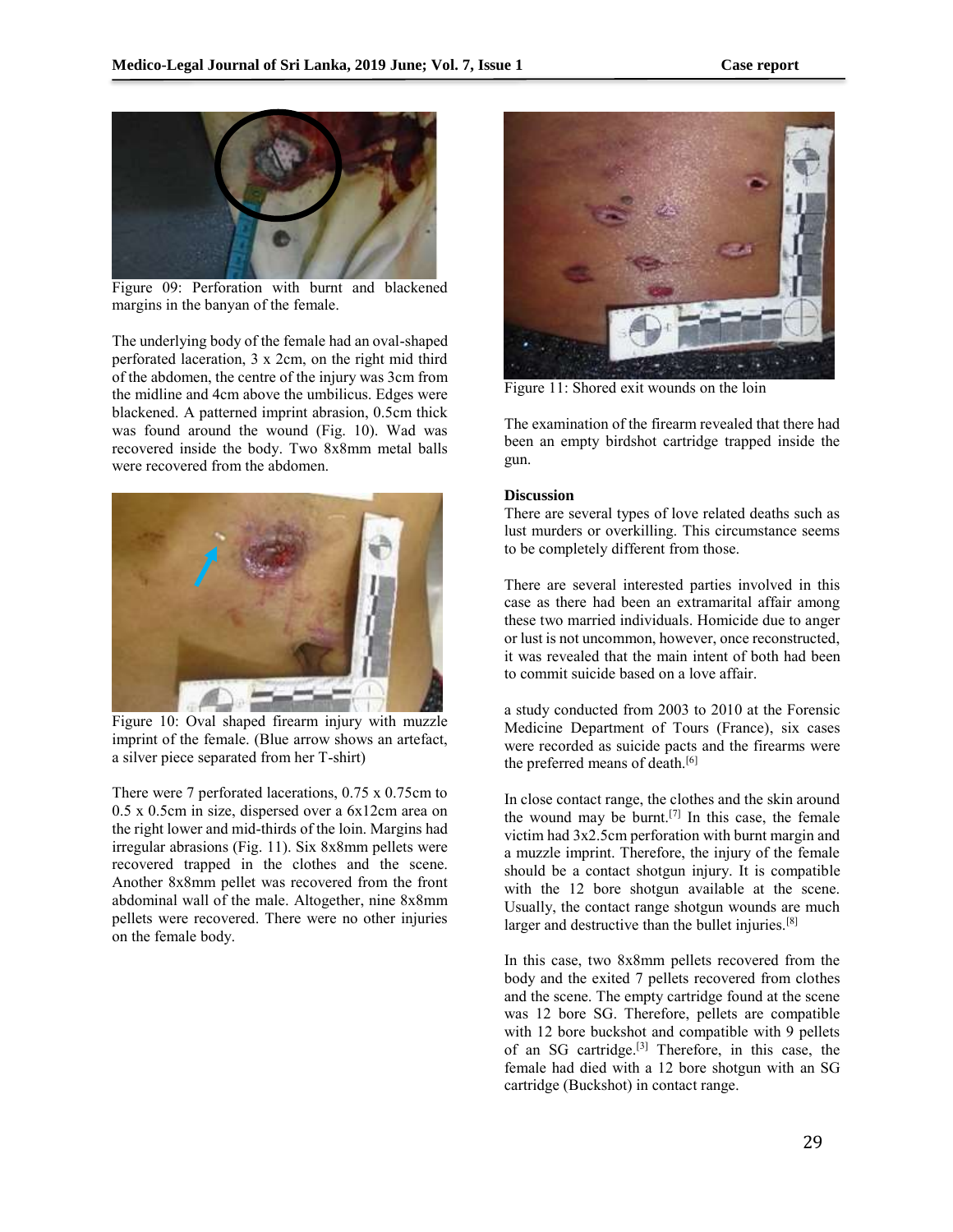Regarding the death of the male, there was an independent eyewitness, the father of the victim. According to him, the male had shot himself once on his abdomen. But at the autopsy, there were two types of firearm injuries and two different types of pellets in the male.

The large wound, 2x2cm at the midline with muzzle imprint is compatible with a contact injury by the same 12 bore shotgun. However, more than 50 small 2x2mm pellets and a wad were recovered from the abdomen, and none had exited. This is compatible with 12 bore Birdshot cartridge pellets.<sup>[3]</sup>

The female had 8x8mm buckshot pellets. According to this circumstance, the female could be killed by another person with a buckshot fire. This is an isolated possibility and the real incident should be reconstructed considering all the circumstances. However, there were no other injuries on the female body to suggest threat or struggle and no scene or intelligence evidence of the involvement of a third person.

Further, the Male victim's injury pattern was much more complicated and atypical. Because, in addition to the birdshot fatal injury, there was another isolated firearm injury on the abdomen with an 8x8mm buckshot pellet, similar to the girl's pellets. This pellet also could be a pellet of the previous fire directed to the girl by another person! However, there was no evidence of a third party involvement at the scene.

Therefore, there is another explanation for this circumstance. The exit wounds found on the loin of the women had irregular abrasions and are compatible with shored exits. Therefore, she should have been lean to some surface. At the same time, the buckshot injury found on the abdomen of the male could be a reentry of the exited pellet from the back side of the female body. Therefore, he could have been behind the girl in the contact position.

Therefore, both could have decided to commit suicide together by firearm injury. Possibly, the male partner would have decided to commit suicide with a single, close contact firearm shot while leaning on the back side of the female. Then the other issue is the accessibility of the male to the trigger of the 12 bore shotgun in such a position! We propose that the male could have used the same witnessed mechanism that he used to commit suicide. Therefore, the male could have been holding the muzzle end of the 12 bore shotgun on the abdomen of the female with one hand and pushed the trigger using a stick in the other hand while leaning behind the female. The mechanism is

depicted by Fig. 12. This proposed position is compatible with the injuries sustained by the victims; female had contact 12 bore shotgun injury with a cartridge containing 8x8mm size buckshot pellets. Two buckshot pellets were recovered from the female's abdomen. Seven 8x8mm buckshot pellets exited from the back with shored exits due to the leaning position of the male from behind. It was further confirmed by the recovery of six buckshot pellets from the clothes of the female and the scene and the remaining buckshot pellet from the anterior abdominal wall of the male. This pellet was recovered from the base of the shallow tract. This isolated injury did not show any blackening or burning and was compatible with the re-entry of the exited pellet from the backside of the female. Further, except for firearm injury, the female body did not have any evidence of threat or struggle.



Figure 12: The possible reconstructed position of the victims of the first fire.

The female died but the male survived with this superficial penetration of a single buckshot pellet. Then, as witnessed by the father, the male committed suicide by shotgun injury on his abdomen with a 12 bore cartridge containing birdshot pellets.

Another issue is the reconstruction of the possible manners of these deaths. In a suicide pact, two or more individuals agree and plan to commit suicide. A suicide pact is an agreement between two or more people to commit suicide together at a given place and time.[6] Suicide pacts are common among married or romantic partners, family members, or friends. In this case, the bodies only had injuries caused by firearm injuries and there was no evidence of threat or force.